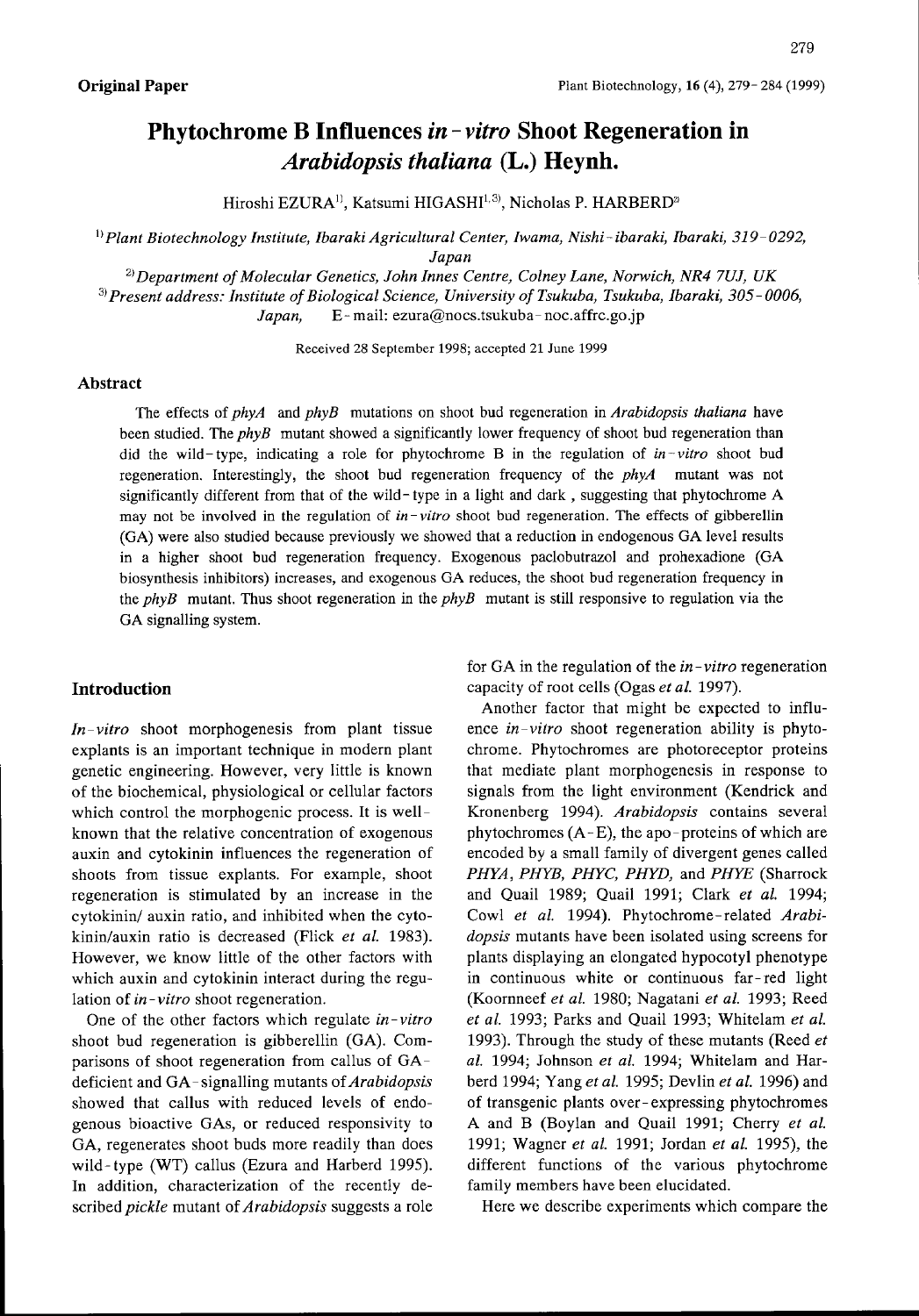shoot regeneration ability of tissue from Arabidopsis phyA and phyB mutants with that of WT. phyA mutant is deficient for phytochrome A function, display an elongated hypocotyl in continuous far-red light (but not in continuous white light) and do not exhibit an obvious adult mutant phenotype when grown in standard greenhouse conditions (Dehesh et al. 1993; Nagatani et al. 1993; Parks and Quail 1993; Whitelam et al. 1993). phyB mutant is deficient for phytochrome B function, display an elongated hypocotyl in continuous white light and continuous red light, but not in continuous far-red light, and exhibit a pale-green, elongated adult plant phenotype in standard greenhouse conditions (Reed et al. 1993; Bradley et al. 1995, 1996). Phytochrome A and B have overlapping but distinct functions in Arabidopsis development (Johnson et al. 1994; Reed et al. 1994). Our experiments show that  $phyB$  mutant root explants (but not  $phyA$  mutant explants) display a significantly lower frequency of shoot bud regeneration than do WT explants. Furthermore, shoot regeneration in the  $phyB$  mutant is still responsive to regulation via the GA signalling system, because the GA biosynthesis inhibitors, paclobutrazol and prohexadione increase, and supplementary GA reduces, the frequency of shoot bud regeneration in  $phyB$ .

## Materials and methods

## Plant materials and growth conditions

Seeds of  $phyA-1$  (Whitelam et al. 1993; Quail et al. 1994),  $phyB-I$  (Reed et al. 1993; Quail et al. 1994) and wild-type Arabidopsis thaliana (L.) Heynh. Landsberg erecta (WT) were freshly harvested for use. Seed sterilization, and plating of seeds on GM medium was as previously described (Ezura and Harberd 1995). The seeds were chilled at 4  $\degree$ C for 4 d, and then incubated at 20  $\degree$ C in a growth room (16 hr light/ 8 hr dark cycle). 11lumination was from fluorescent lamps (FLR40S W/N, Toshiba) at a fluence rate of 50  $\mu$  mol m<sup>-2</sup> s<sup>-1</sup>

#### Shoot bud regeneration

Four weeks after the commencement of the 20 'C incubation, seedling roots were excised and transferred onto the callus-inducing medium (CIM, see Ezura and Harberd 1995). The roots were then incubated in the growth room (same temperature and light conditions as above) for 5 d. The roots were then cut into 5-mm length segments, starting from the basal end of the hypocotyl. Five root explants were prepared per seedling root. The explants were then transferred onto shoot- inducing medium (SIM) with or without paclobutrazol

(PAC), prohexadione or gibberellin  $(GA_3)$ .  $GA_3$ , PAC and prohexadione were added to the media just before pouring. Thirty root explants, 10 explants each for WT,  $phvA$  and  $phvB$  (Table 1), twenty root explants (Table 2) and twenty five root explants (Table 3 and 4) were inoculated per Petri dish, each dish containing 30 ml of SIM medium.

### Evaluation of shoot bud regeneration

Shoot bud regeneration from root explants was evaluated, using a stereomicroscope, three weeks following the commencement of incubation of the explants in the growth room. The frequency of shoot bud regeneration was measured by determining the number of root explants displaying differentiating shoot buds and/or the regeneration index (RI), the average of the regeneration factors (RF) of the five root explants originated from a single seedling. RFS Were put into the following categories: Explants with no shoot buds were designated as 1; those with one shoot bud as 2; those with  $2-4$  shoot buds as 3; those with  $5-9$  shoot buds as 4; those with more than 10 shoot buds as 5.

## Results and discussion

The process of shoot bud regeneration from Arabidopsis root explants (WT and mutants) can be summarized as follows. Root segments are first incubated on CIM (5 days) and then transferred to SIM (see Materials and methods). There are no detectable changes in root morphology whilst the material is incubated on CIM. However, following a week incubation on SIM, callus tissue is clearly visible at both cut ends of the root segment, and at the sites of the epidermal root hairs, (H.E. and K.H., unpublished observation). As described previously (Ezura and Harberd 1995), foci of regeneration first appear as clusters of green cells. These clusters differentiate into shoot buds and develop leaves within three weeks of culture on SIM.

Root explants from WT, phyA, and phyB plants were cultured as described above, and shoot bud regeneration was observed after 3 weeks of culture (Table 1). There were no significant differences in the number of root explants differentiating shoot buds, or in regeneration index, between the WT and phyA samples when they were cultured both in a light and dark. However, phyB root explants regenerate shoot buds at a frequency significantly lower than that is seen with *phyA* and WT root explants. These observations suggest that phytochrome B is involved in the regulation of  $in$ -vitro shoot bud regeneration in Arabidopsis, but phytochrome A may not be.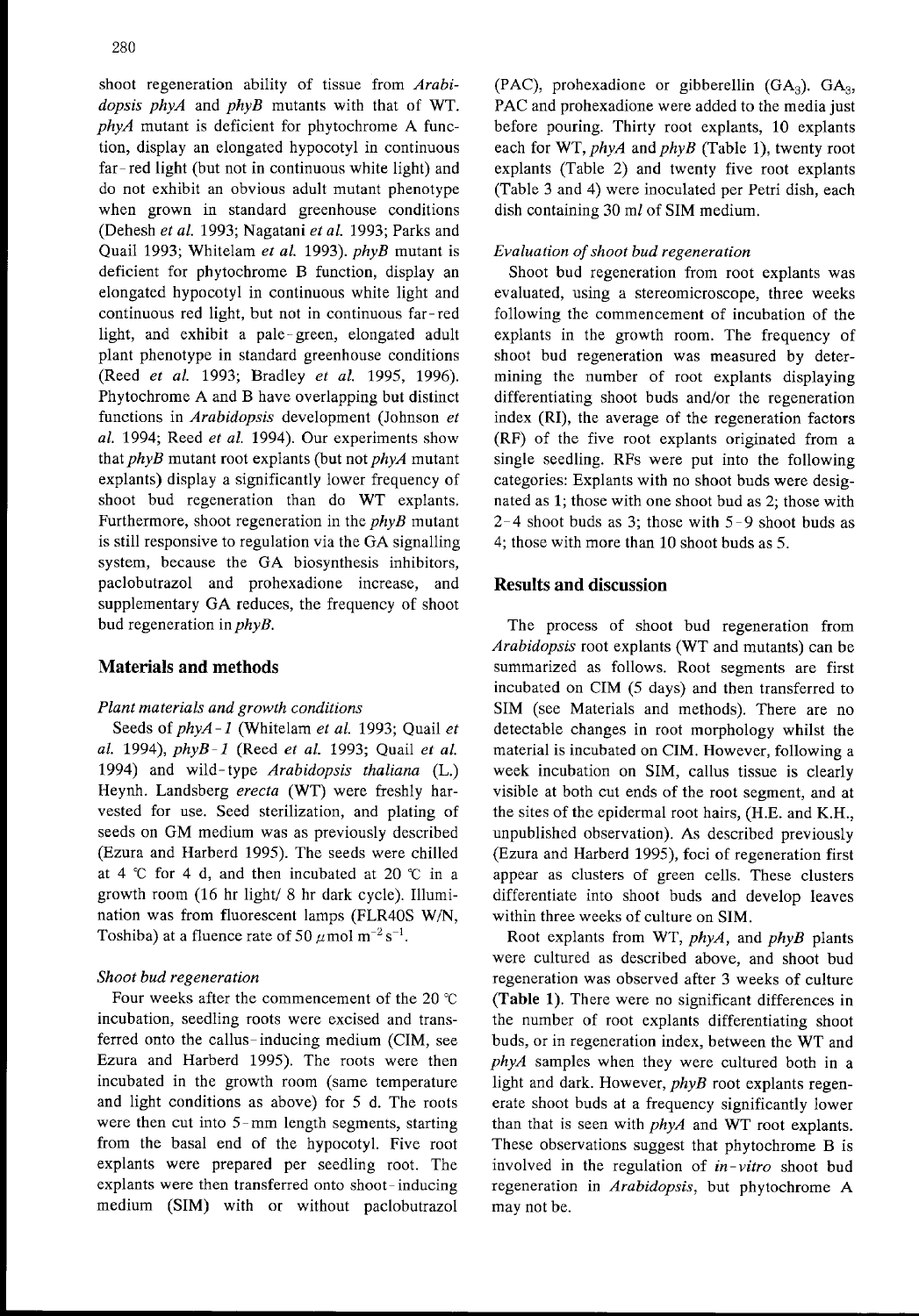**Table 1.** Frequency of  $in-vitro$  shoot bud regeneration a data set consisting of a total of 50 explants. followed by the same letter. Experiments in a

| Line    | No. of explants<br>differentiating shoot<br>buds/ $5$ explants | Regeneration index of<br>shoot buds/5 explants | although, if so, it is occurring at a lower concen-<br>tration than seen in previous experiments (Ezura<br>and Harberd 1995). Prohexadione showed similar<br>effects with PAC on shoot regeneration from $phys$ |
|---------|----------------------------------------------------------------|------------------------------------------------|-----------------------------------------------------------------------------------------------------------------------------------------------------------------------------------------------------------------|
| (Light) |                                                                |                                                | explants (Table 3), suggesting the involvement of                                                                                                                                                               |
| WT.     | 4.1a                                                           | 3.8a                                           | GA on this system. As expected, the increase in                                                                                                                                                                 |
| phyA    | 4.5a                                                           | 3.7a                                           | shoot bud regeneration frequency caused by the                                                                                                                                                                  |
| phyB    | 2.9 <sub>b</sub>                                               | 2.4 <sub>b</sub>                               | addition of 0.1 mg/l PAC was reversed by the                                                                                                                                                                    |
| (Dark)  |                                                                |                                                | addition of $GA_3$ to the regeneration medium in a                                                                                                                                                              |
| WT.     | 4.5a                                                           | 3.0a                                           | dose dependent manner (Table 4). These results                                                                                                                                                                  |
| phyA    | 4.2a                                                           | 3.0a                                           | show that <i>in-vitro</i> shoot bud regeneration from                                                                                                                                                           |
| phyB    | 1.8 <sub>b</sub>                                               | 1.6 <sub>b</sub>                               | <i>phyB</i> explants, although less frequent than that of                                                                                                                                                       |
|         |                                                                |                                                |                                                                                                                                                                                                                 |

Previously, we reported that GA-deficiency and system. GA-signalling mutations affect shoot regeneration Previous experiments have implicated the phytofrequency: reduced endogenous GA levels and re-<br>chromes in the regulation of  $in-vitro$  morpho duced GA responsiveness result in increased shoot genesis. Phytochrome deficient mutants of Nicotiana bud regeneration frequencies (Ezura and Harberd plumbaginifolia exhibit altered in-vitro morpho-1995). Accordingly, we observed the effects of the genetic processes. This change in regenerative GA-biosynthesis inhibitors paclobutrazol (PAC) behavior is correlated with an increase in indole-3 and prohexadione, and of  $GA_3$ , on shoot bud regen- acetic acid (IAA, auxin) levels (Kraepiel et al. eration frequency in *phyB* (Table 2). PAC acts by 1995). Since auxin/cytokinin concentration ratio is inhibiting the enzymatic oxidation of ent-kaurene so crucial to  $in$ -vitro regeneration (Flick et al. to ent-kaurenoic acid, an early step in GA-biosyn- 1983), it could be that altered auxin levels in thesis, thus reducing endogenous GA levels (Rade-<br>phytochrome mutants are responsible for altered inmacher 1989). Prohexadione acts by inhibiting the vitro regeneration properties. Our experiments make enzymatic oxidation of  $GA_{20}$  to  $GA_1$ , a late step in GA-biosynthesis, thus reducing endogenous GA deficient for one or the other of phytochrome A or

levels (Miyazawa et al., 1997). As shown pre-Frequency of  $m$ –*vitro* shoot bud regeneration viously for WT (Ezura and Harberd 1995), the from root explants of phytochrome mutants of Arabidopsis thaliana. Regeneration index of number of phyB explants differentiating shoot buds shoot buds is expressed as the average of was significantly increased by the addition of 0.01 regeneration factors per 5 explants, taken from or 0.1 mg/l PAC to the regeneration medium (Table  $2$ ). The regeneration index was also significantly Values from the same column are not increased by the addition of 0.01 or 0.1 mg/1 PAC significantly different from one another to the regeneration medium. The highest PAC dose (Duncan's multiple range test; 5% Ievel) when used in these experiments (1.0 mg/1) is associated with a lower regeneration frequency than that is light and dark condition were performed seen with the  $0.01$  and  $0.1$  mg/ $l$  doses. This could be independently.  $\qquad \qquad \text{due to the toxic effects of higher doses of PAC,}$ although, if so, it is occurring at a lower concentration than seen in previous experiments (Ezura and Harberd 1995). Prohexadione showed similar effects with PAC on shoot regeneration from phyB explants (Table 3), suggesting the involvement of GA on this system. As expected, the increase in shoot bud regeneration frequency caused by the addition of 0.1 mg/1 PAC was reversed by the addition of  $GA<sub>3</sub>$  to the regeneration medium in a dose dependent manner (Table 4). These results  $phyB$  explants, although less frequent than that of WT, can still be influenced by the GA-signalling

use of Arabidopsis mutants which are specifically

**Table 2.** Effects of paclobutrazol on in-vitro shoot bud regeneration from root explants of  $phy B$  mutant of Arabidopsis thaliana. Regeneration index of shoot buds is expressed as the average of regeneration factors per 5 explants, taken from a data set consisting of a total of 80 explants. Values from the same column are not significantly different from one another (Duncan's multiple range test; 5% Ievel) when followed by the same letter.

| Paclobutrazol<br>mg/l | No. of explants differentiating<br>shoot buds/5 explants | Regeneration index of shoot<br>buds/5 explants |  |
|-----------------------|----------------------------------------------------------|------------------------------------------------|--|
| 0                     | 2.6 <sub>b</sub>                                         | 2.3 <sub>b</sub>                               |  |
| 0.001                 | 2.8 <sub>b</sub>                                         | 2.4 <sub>b</sub>                               |  |
| 0.01                  | 3.5a                                                     | 3.1a                                           |  |
| 0.1                   | 3.6a                                                     | 3.0a                                           |  |
| 1.0                   | 2.7 <sub>b</sub>                                         | 2.2 <sub>b</sub>                               |  |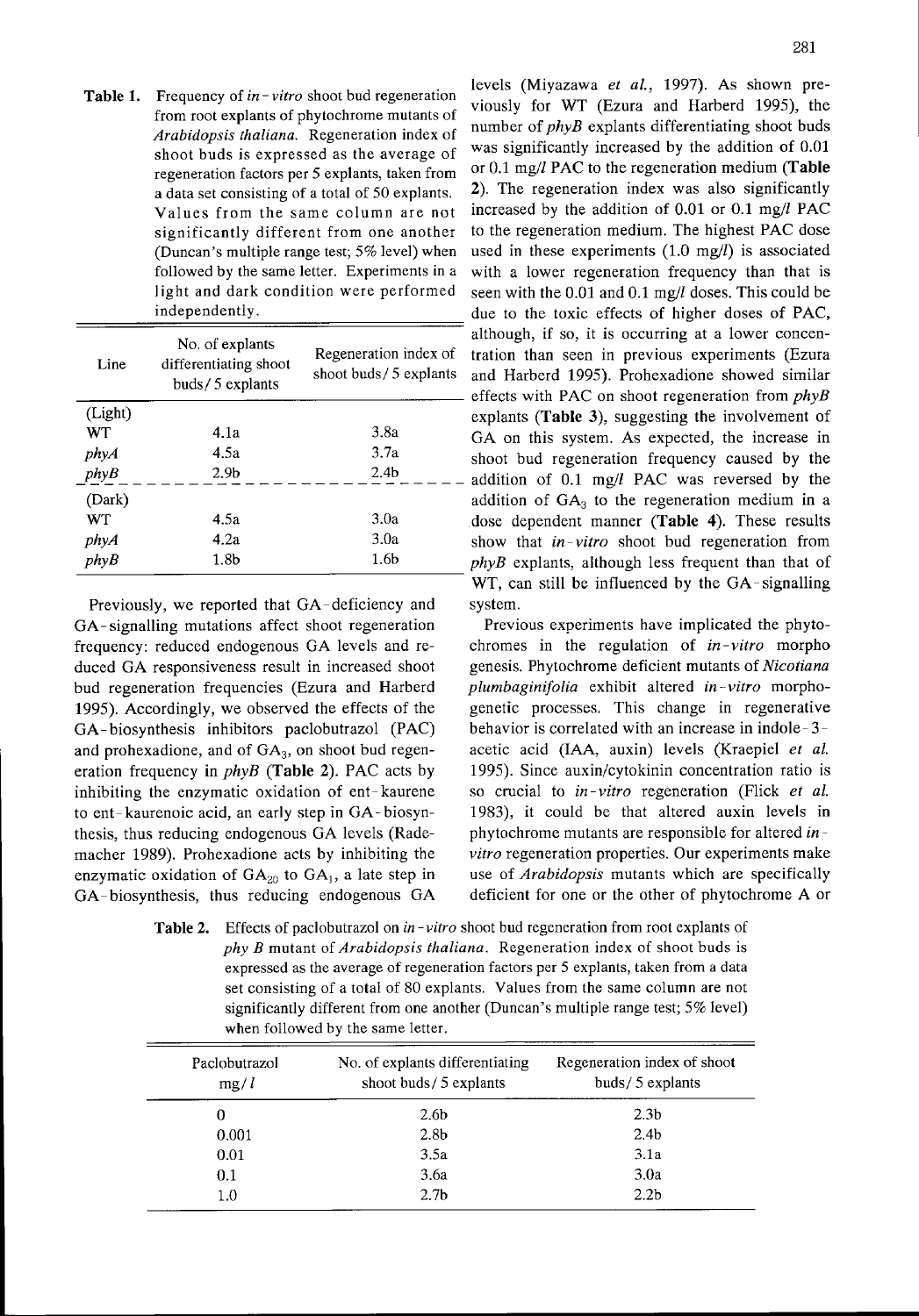**Table 3.** Effects of prohexadione in-vitro shoot bud regeneration from root explants of  $phy B$  mutant of Arabidopsis thaliana. Regeneration index of shoot buds is expressed as the average of regeneration factors per 5 explants, taken from a data set consisting of a total of 75 explants. Values from the same column are not significantly different from one another (Duncan's multiple range test; 5% level) when followed by the same letter.

| Prohexadione<br>mg/l | No. of explants differentiating<br>shoot buds/5 explants | Regeneration index of shoot<br>buds/5 explants |
|----------------------|----------------------------------------------------------|------------------------------------------------|
| 0                    | 1.8c                                                     | 1.7c                                           |
| 0.001                | 2.5 <sub>b</sub>                                         | 2.0 <sub>b</sub>                               |
| 0.01                 | 2.8 <sub>b</sub>                                         | 2.2 <sub>b</sub>                               |
| 0.1                  | 3.5a                                                     | 2.6a                                           |
| 1.0                  | 2.1c                                                     | 2.1 <sub>b</sub>                               |
| 10.0                 | 1.6d                                                     | 1.5d                                           |

Table 4. Effects of paclobutrazol and  $GA_3$  on in-vitro shoot bud regeneration from root explants of  $phy B$  mutant of Arabidopsis thaliana. Regeneration index of shoot buds is expressed as the average of regeneration factors per 5 explants, taken from a data set consisting of a total of 50 to 75 explants. Values from the same column with/without paclobutrazol are not significantly different from one another (Duncan's multiple range test; 5% level) when followed by the same letter.

| Paclobutrazol<br>mg/l | GA <sub>3</sub><br>mg/l | No. of explants<br>differentiating shoot<br>buds/5 explants | Regeneration index of<br>shoot buds/5 explants |
|-----------------------|-------------------------|-------------------------------------------------------------|------------------------------------------------|
| 0                     | 0                       | 2.2a                                                        | 1.9a                                           |
| 0                     | 0.01                    | 1.6 <sub>b</sub>                                            | 1.5 <sub>b</sub>                               |
| 0                     | 0.1                     | 1.2 <sub>b</sub>                                            | 1.5 <sub>b</sub>                               |
| 0                     | 1.0                     | 0.9c                                                        | 1.3 <sub>b</sub>                               |
| 0                     | 10.0                    | 0.0d                                                        | 1.0c                                           |
| 0.1                   | 0                       | 2.5a                                                        | 2.4a                                           |
| 0.1                   | 0.001                   | 2.5a                                                        | 2.1a                                           |
| 0.1                   | 0.01                    | 1.6 <sub>b</sub>                                            | 1.7 <sub>b</sub>                               |
| 0.1                   | 0.1                     | 1.4 <sub>b</sub>                                            | 1.4c                                           |
| 0.1                   | $1.0\,$                 | 1.1 <sub>b</sub>                                            | 1.3c                                           |
| 0.1                   | 10.0                    | 0.1c                                                        | 1.0 <sub>d</sub>                               |

B. We show that, whilst deficiency for phytochrome A has no obvious effect on shoot bud regeneration, deficiency for phytochrome B has <sup>a</sup> marked effect. Phytochrome B also plays the predominant role in the regulation of growth in light-grown plants (Reed et al. 1993; Johnson et al. 1994; Reed et al. 1994; Whitelam and Harberd 1994). It remains to be tested if phytochrome B deficient Arabidopsis plants have elevated IAA Ievels. If phytochrome B deficient mutants were found to have elevated IAA levels, whilst phytochrome A deficient mutants were not, this result would imply a specific effect of phytochrome B on auxin accumulation.

Our previous data implicated GA in the regulation of *in-vitro* shoot bud regeneration (Ezura and Harberd 1995). Here, we show that in a phyto-

chrome B deficient background, changes in GA level affect changes in in-vitro shoot bud regeneration frequency. It could be that phytochrome mediates its effects via the GA-signalling system, either by alteration of GA amount, or by alteration of GA responses. For example, previous studies of phytochrome-deficient elongated hypocotyl mutants of cucumber and Arabidopsis have suggested that phytochrome B down-regulates responsiveness to GA (Lopez-Juez et al. 1995; Reed et al. 1996). Effective concentrations of paclobutrazol for improving shoot bud regeneration was ranged from 0.01 to 0.1 mg/l in  $phyB$  mutant (Table 2) and from 0.1 to 1 mg/l in WT (Table 4; Ezura and Harberd 1995), indicating that endogenous GA Ievels in  $phyB$  mutant was lower than that in WT. Thus, it is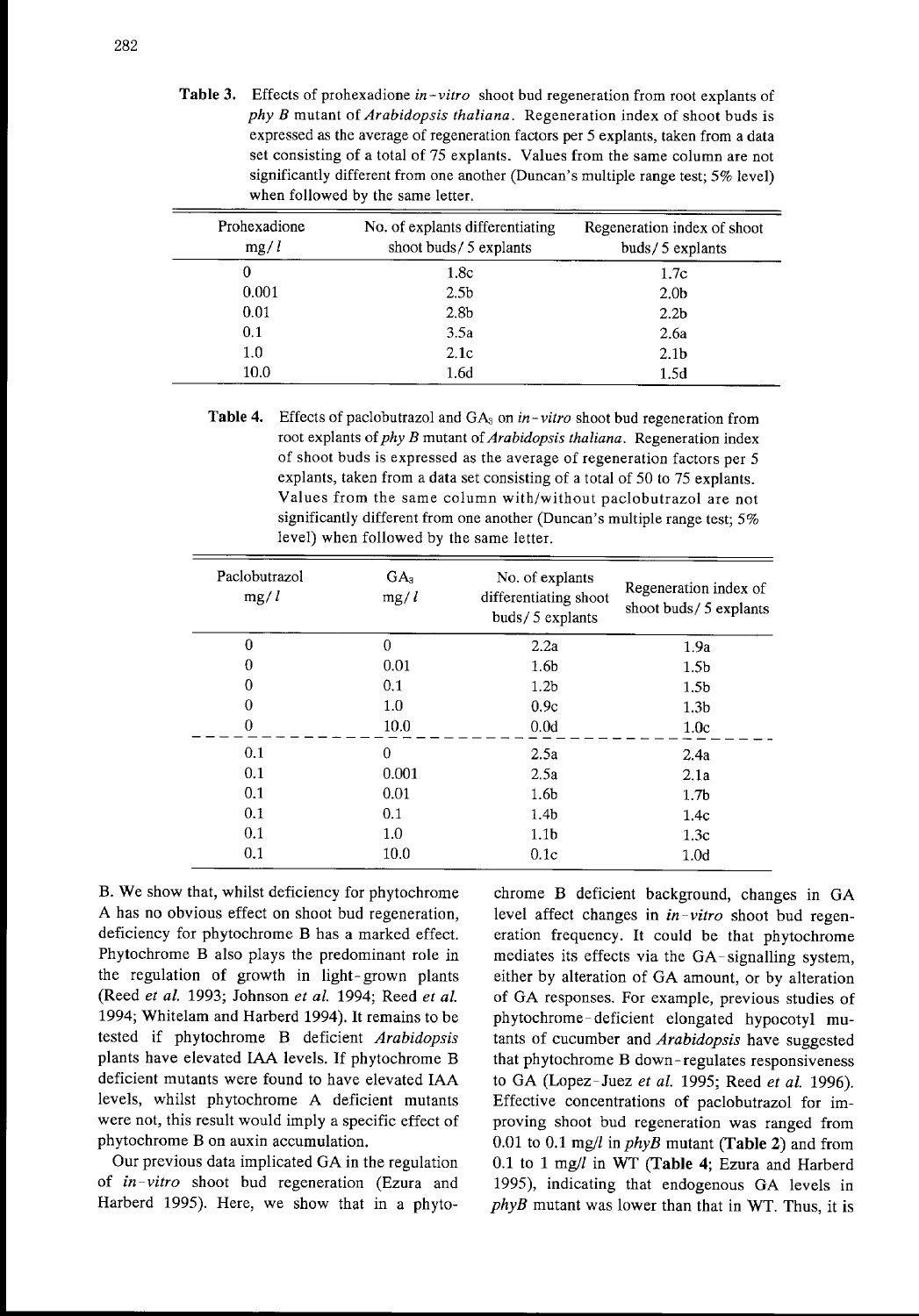possible that the reduced frequency of shoot bud regeneration observed in Arabidopsis phyB mutant is due to increased responsiveness to GA. However, it is equally possible that phytochrome and GA affect common processes independently of one another (Peng and Harberd 1997). The same analysis between  $phyB$  and GA insensitive mutants using a double mutant will provide an answer to this question.

In conclusion, we show here that phytochrome B, but not phytochrome A, plays an important role in the regulation of  $in$ -vitro shoot bud regeneration. Since phytochrome detects changes in the light environment, it might be useful for those seeking to optimize conditions for in-vitro regeneration to pay attention to the effects of light quantity and quality on the regeneration process.

## Acknowledgments

We thank to Hiroshi Kamada, and Toshiyuki Ogawara for useful discussion of this manuscript. Paclobutrazol and Prohexadione were supplied by Zeneca Co., Tokyo, Japan and Kumiai Chemical Industry Co., Ltd., Shizuoka, Japan, respectively. Work in N.P.H.'s laboratory is supported by the Core Strategic grant from the BBSRC to the John Innes Centre.

#### References

- Boylan M.T , Quail P.H , <sup>1991</sup> Phytochrome A overexpression inhibits hypocotyl elongation in transgenic Arabidopsis. Proc Natl Acad Sci USA, 88: 10806- 10810.
- Bradley J.M., Whitelam G.C., Harberd N.P., 1995. Impaired splicing of phytochrome B pre-mRNA in a novel  $phys$ mutant of Arabidopsis. Plant Mol. Biol., 27:1133-1142.
- Bradley J.M., Murphy G.P., Whitelam G.C., Harberd N.P., 1996. Identification of phytochrome B amino acid residues mutated in three new phyB mutants of Arabidopsis thaliana. J Exp. Bot., 47: 1449-1455.
- Cherry J.R., Hershey H.P., Vierstra R.D., 1991. Characterization of tobacco expressing functional oat phytochrome. Plant Physiol., 96: 775 - 785
- Chory J., Peto C.A., Ashbaugh M., Saganich R , Pratt L., Ausbel F., 1989. Different roles for phytochrome in etiolated and green plants deduced from characterization of Arabidopsis thaliana mutants. Plant Cell, 1:  $867 - 880.$
- Clark T., Mathews S., Sharrock R.A., 1994. The phytochrome apoprotein family in Arabidopsis is encoded by five genes: the sequences and expression of PHYD and PHYE. Plant Mol. Biol., 25: 413- 427.
- Cowl J.S., Hartley N., Xie D.X., Whitelam G.C., Murphy G.P., Harberd N.P., 1994. The PHYC gene of Arabidopsis. Absence of the third intron found in PHYA and PHYB. Plant Physiol., 106: 813 - 814.

Dehesh K., Franci C., Parks B.M., Seeley K.A., Short T.W.,

Tepperman J.M., Quail P.H., 1993. Arabidopsis HY8 10cus encodes phytochrome A. Plant Cell, 5: 1081- 1088

- Devlin P.F., Halliday K.J., Harberd N.P., Whitelam G.C., 1996. The rosette habit of Arabidopsis thaliana is dependent upon phytochrome action: novel phytochromes control internode elongation and flowering time. Plant J., 10: 1127-1134.
- Ezura H , Harberd N P., 1995. Endogenous gibberellin levels influence in-vitro shoot regeneration in *Arabidopsis* thaliana (L.) Heynh. Planta, 197: 301 - 305.
- Flick C.E., Evans D.A., Sharp, W.R., 1993. Organogenesis In Hand Book of Plant Cell Culture. Vol.1. Evans DA, Sharp WR, Ammirato PV, Yamada Y eds.(Macmillan, NY) pp 13-81.
- Johnson E., Bradley M., Harberd N.P., Whitelam G.C., 1994. Photoresponse of light- grown phyA mutants of Arabidopsis. Phytochrome A is required for the perception of daylength extensions Plant Physiol., 105: 141- 149.
- Jordan E.T., Hatfield P.M., Hondred D., Talon M., Zeevaart JA D., Vierstra R.D , 1995. Phytochrome A overexpression in transgenic tobacco. Correlation of dwarf phenotype with high concentration of phytochrome in vascular tissue and attenuated gibberellin levels. Plant Physiol., 107: 797- 805.
- Kendrick R.E\_, Kronenberg G.H.M , 1994. Photamorphogenesis in Plants, ed 2. Martinus Nijhoff Publishers, Dordrecht, The Netherlands.
- Koornneef M., Rolff E., Spruit C.J.P., 1980. Genetic control light-inhibited hypocotyl elongation in Arabidopsis thaliana (L.) Heynh. Z Pflanzenphysiol,  $100: 147-160$ .
- Kraepiel Y , Mattec K., Sotta B., Caboche M , Miginiac E , 1995. In vitro morphogenic characteristics of phytochrome mutants in Nicotiana plumbaginifolia are modified and correlated to high indole $-3$ -acetic acid levels. Planta, 197: 142- 146.
- Lopez-Juez E., Kobayashi M., Sakurai A , Kamiya Y , Kendrick R.E., 1995. Phytochrome, gibberellins, and hypocotyl growth, A study using the cucumber (Cucumis sativas L.) Iong hypocotyl mutant. Plant Physiol.,  $107:131 - 140.$
- Murashige T., Skoog, F., 1962. A revised medium for rapid growth and bioassays with tobacco tissue cultures. -<br>Physiol. Plant., **15**: 473-479.
- Miyazawa T., Nakayama I., Matsuzawa M., 1997. Studies on mode of action and practical use of a plant growth regulator, prohexadione-calcium. Chem. Regul Plants., 32:17- 26. (in Japanese)
- Nagatani A., Reed J.W., Chory J., 1993. Isolation and initial characterization of Arabidopsis mutants that are deficient in phytochrome A. Plant Physiol., 102: 269-277.
- Ogas J, Cheng J., Sung Z.R , Somerville C., 1997. Cellular differentiation regulated by gibberellin in the Arabidopsis thaliana pickle mutant. Science, 277: 91 - 94.
- Parks B.M., Quail P.H., 1993. hy8, a new class of Arabidopsis long hypocotyl mutants deficient in functional phytochrome A. Plant Cell, 5: 39-48.
- Peng J., Harberd N.P., 1997. Gibberellin deficiency and